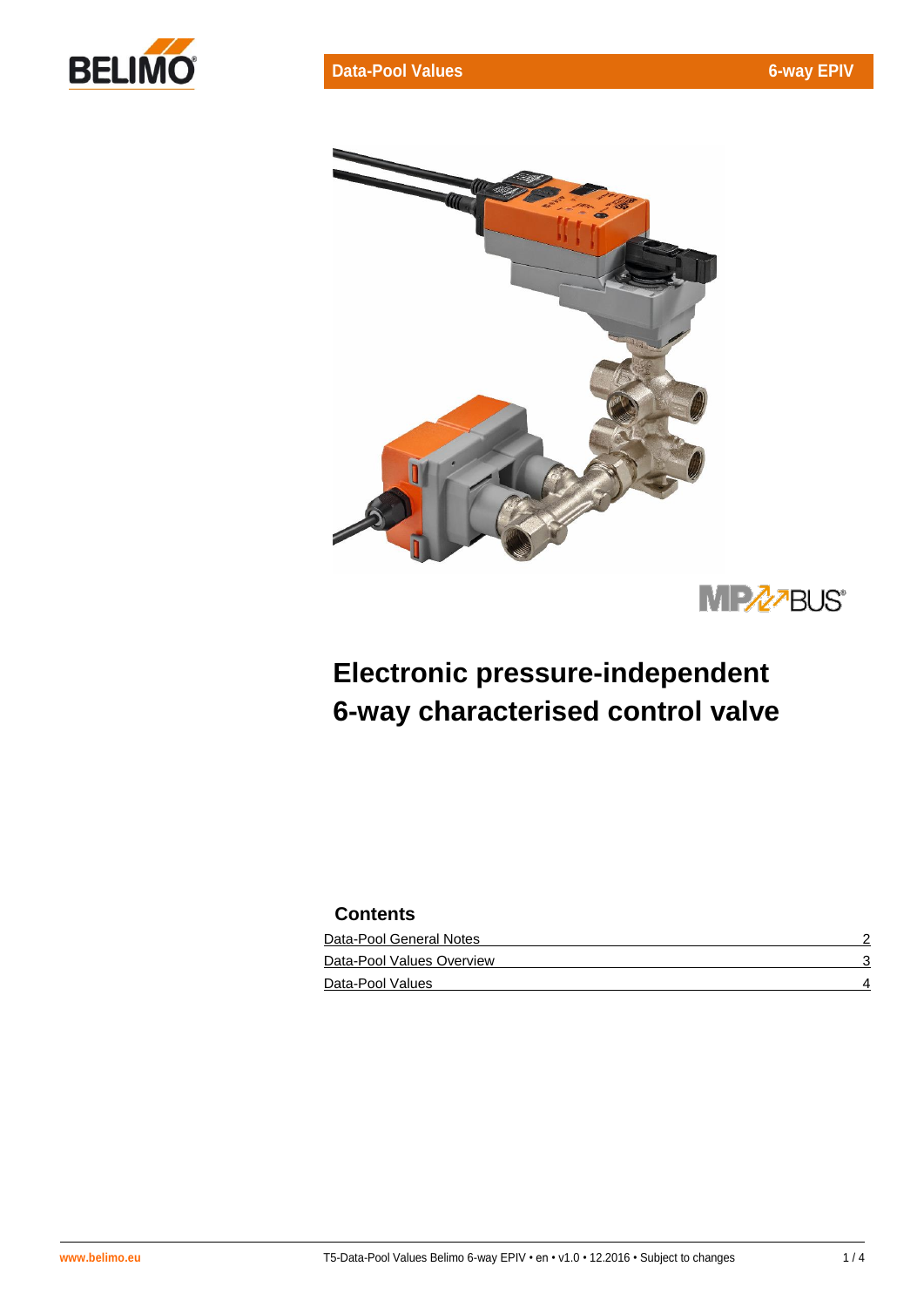**6-way EPIV Electronic pressure-independent 6-way characterised control valve**



#### **Data-Pool General Notes**

| <b>General information</b>                                                                                                                                                                                                             | • The device supports the MP Data-Pool functional profile. All available data points are<br>managed in a data pool and accessible with MP read/write commands.<br>• This document describes all public data pool values of the device. It's divided into<br>process values and configuration values.<br>• The MP Data-Pool functional profile is specified in the MP Cooperation Documentation.<br>The document is provided to Belimo MP-Partners.<br>• See the technical datasheet for technical information about the device itself. |                     |                     |             |  |  |  |
|----------------------------------------------------------------------------------------------------------------------------------------------------------------------------------------------------------------------------------------|----------------------------------------------------------------------------------------------------------------------------------------------------------------------------------------------------------------------------------------------------------------------------------------------------------------------------------------------------------------------------------------------------------------------------------------------------------------------------------------------------------------------------------------|---------------------|---------------------|-------------|--|--|--|
| <b>Identification</b>                                                                                                                                                                                                                  | The connected type can be identified by its series number:                                                                                                                                                                                                                                                                                                                                                                                                                                                                             |                     |                     |             |  |  |  |
|                                                                                                                                                                                                                                        |                                                                                                                                                                                                                                                                                                                                                                                                                                                                                                                                        | Prefix Profile Type | Profile<br>Category | <b>Type</b> |  |  |  |
|                                                                                                                                                                                                                                        | $\overline{2}$                                                                                                                                                                                                                                                                                                                                                                                                                                                                                                                         | 7                   | 23                  | EPR-R6+BAC  |  |  |  |
| Configuration                                                                                                                                                                                                                          | Configuration data are password protected<br>The default password is '0000'                                                                                                                                                                                                                                                                                                                                                                                                                                                            |                     |                     |             |  |  |  |
| <b>Timing of MP-Bus queries</b>                                                                                                                                                                                                        | Master implementations typically poll the slaves in cycles (MP1, MP2, MP3, ). Reading<br>all data pool values of this node in one cycle is not recommended, because it would<br>reduce the overall MP-Bus performance                                                                                                                                                                                                                                                                                                                  |                     |                     |             |  |  |  |
| Recommendation:<br>• Split up the queries into several cycles (e.g. 3 queries per cycle).<br>• Adjust repetition rates (reading values) according to the rate of change of the value<br>• Prevent from reading unused data pool values |                                                                                                                                                                                                                                                                                                                                                                                                                                                                                                                                        |                     |                     |             |  |  |  |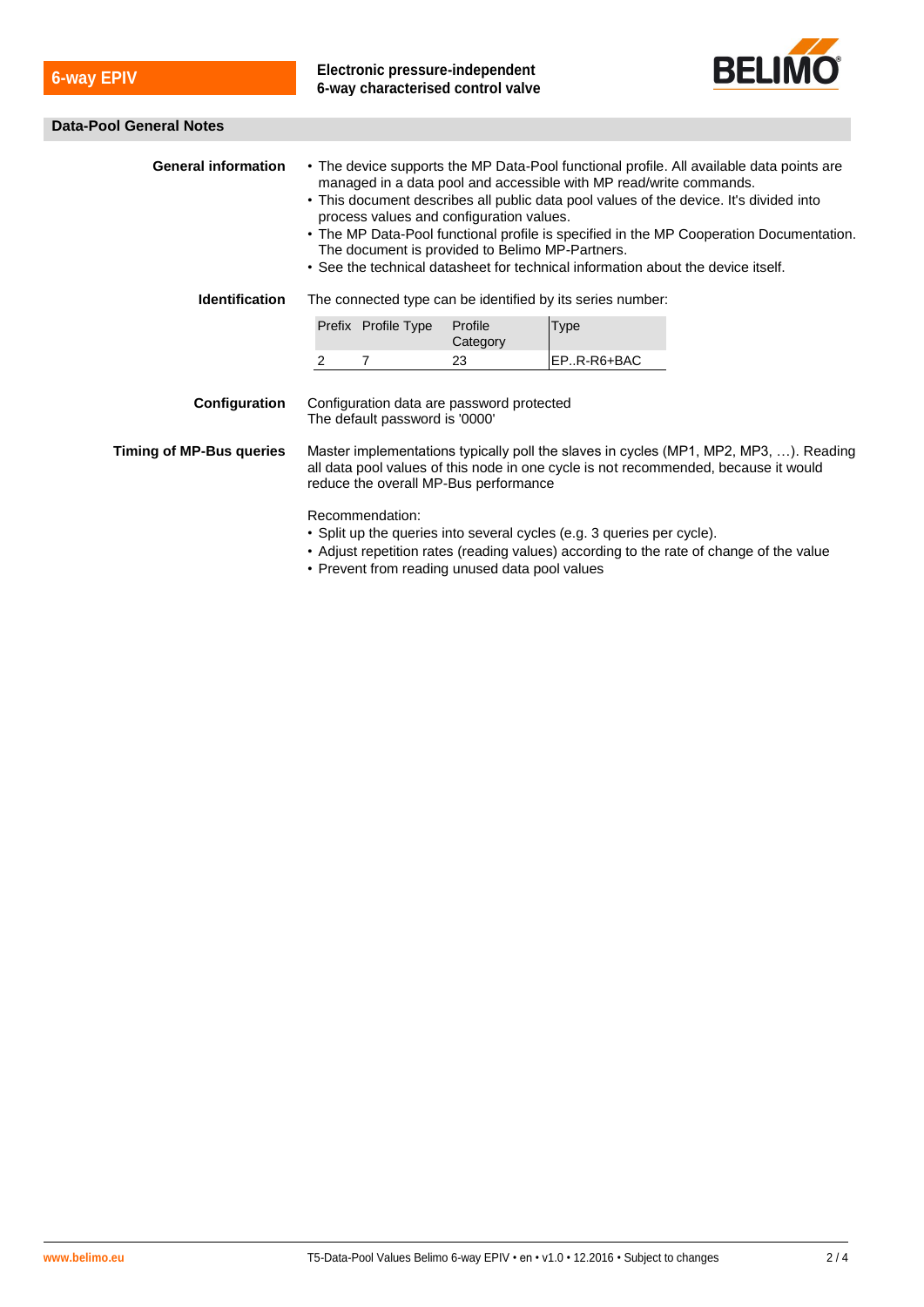

## **Data-Pool Values Overview**

|         | $\sf ID$         | <b>Name</b>                                                                      | R/W                     |
|---------|------------------|----------------------------------------------------------------------------------|-------------------------|
|         | $\mathbf{1}$     | Setpoint [%]                                                                     | R/W                     |
|         | $\mathbf 2$      | <b>Override Control</b>                                                          | R/W                     |
|         | $\overline{4}$   | Relative Position [%]                                                            | ${\sf R}$               |
|         | $\,$ 5 $\,$      | Absolute Position [°]                                                            | ${\sf R}$               |
|         | $6\phantom{a}$   | Relative Flow [%]                                                                | $\mathsf{R}$            |
|         | $\boldsymbol{7}$ | Setpoint Absolute Flow [UnitSel]                                                 | $\mathsf{R}$            |
| Process | $\bf8$           | Absolute Flow [UnitSel]                                                          | $\mathsf{R}$            |
|         | $\boldsymbol{9}$ | Absolute Flow [I/h]                                                              | ${\sf R}$               |
|         | $10$             | Absolute Flow [gpm]                                                              | $\overline{\mathsf{R}}$ |
|         | 14               | Active Sequence                                                                  | $\mathsf{R}$            |
|         | 103              | Malfunction & Service information                                                | ${\sf R}$               |
|         | 104              | Vmax Sequence 1 [%]                                                              | R/W                     |
|         | 105              | Vmax Sequence 2 [%]                                                              | R/W                     |
| Service | 108              | Absolute Vnom [UnitSel]                                                          | ${\sf R}$               |
|         | 109              | Absolute Vnom [I/h]                                                              | ${\sf R}$               |
|         | 110              | Absolute Vnom [gpm]                                                              | $\mathsf{R}$            |
|         | 113              | <b>Unit Selection Flow</b>                                                       | R/W                     |
|         | 118              | <b>Control Mode</b>                                                              | R/W                     |
|         |                  |                                                                                  |                         |
|         |                  |                                                                                  |                         |
|         |                  | T5-Data-Pool Values Belimo 6-way EPIV · en · v1.0 · 12.2016 · Subject to changes | 3/4                     |